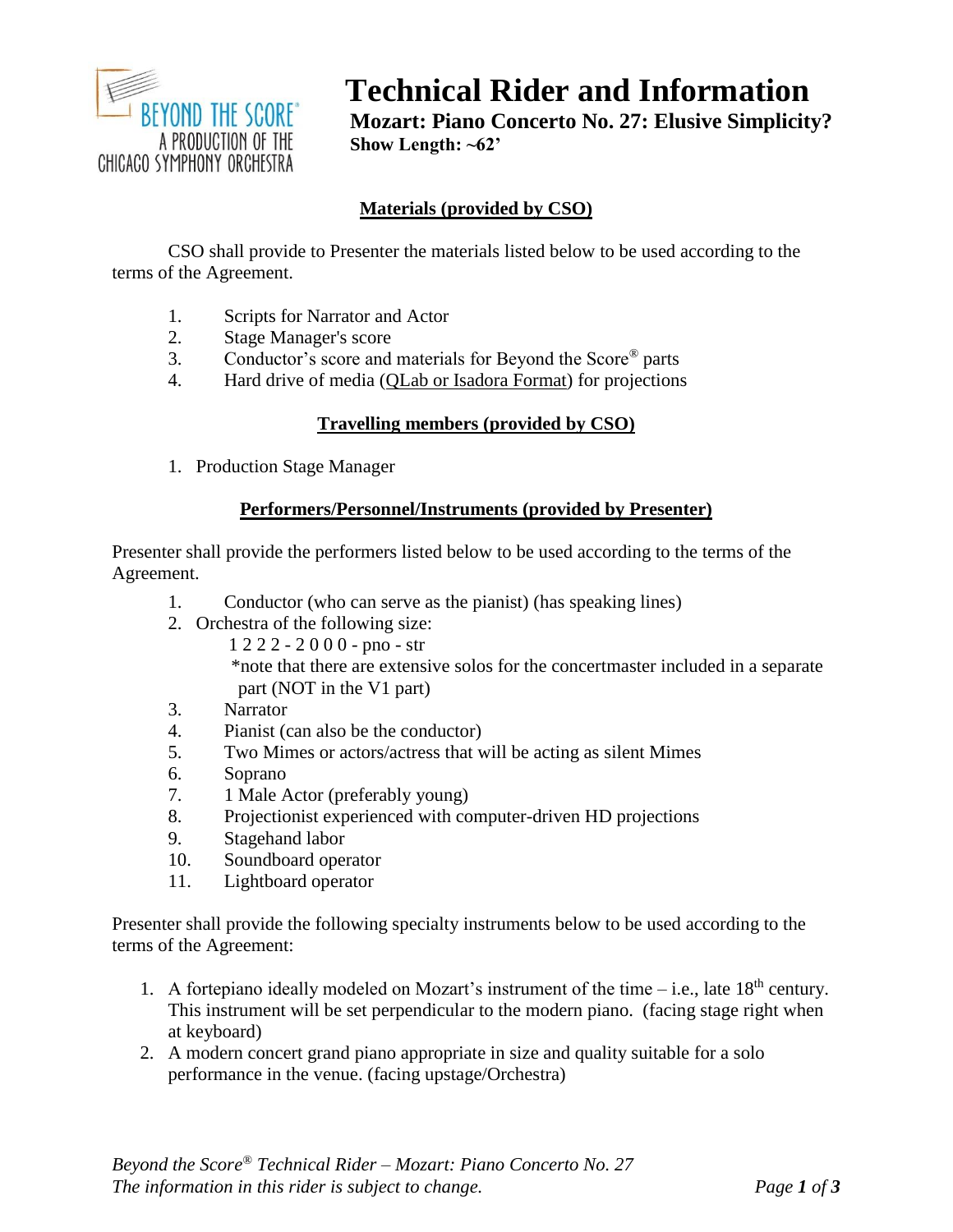# **Technical Information**

## **CSO agrees to furnish the following at CSO's expense:**

-- Hard-drive and access to online storage with show multimedia in QLAB or Isadora format.

-- Scripts for actors

-- Cuing score for Production Stage Manager

### **Presenter agrees to furnish the following at Presenter's expense:**

#### *SOUND* (Subject to advance)

-- Sound equipment to amplify spoken word clearly and consistently throughout concert hall; 2 wireless headset microphones (DPA 4065 or equivalent); sound to be mixed from in-house position. Back-up microphones for actors are recommended.

-- CD player or audio playback laptop (recommended) and operator are needed for all nonorchestral rehearsals to play orchestral excerpts. Excerpts will be provided as CD and as MP3/playlist, and should be played through the primary sound system.

-- Clearcom system for communication between Production Stage Manager, soundman, lightboard operator and projectionist, and musical excerpt player for non-orchestral rehearsals.

#### *LIGHTING* (Subject to advance)

- -- Specials focused as follows:
	- narrator and actor (downstage left)
	- conductor/keyboards and soprano at fortepiano (center stage)
	- soprano/mimes/solo violinist (downstage right)

-- Stand lights for orchestra members and conductor powered from light board and dimmable; recommend use of hoods or other masking device for orchestra stand lights to minimize spill onto screen. Stand lights to be removed at intermission (2nd half of concert in regular concert lighting).

## *PROJECTION/SCREEN for Primary projections* (Subject to advance)

-- Pending final confirmation from CSO; either minimum 15' x 20' screen to accommodate 4:3 aspect ratio images or a 16' x 28' screen to accommodate 16:9 aspect ratio images centered above orchestra as needed for optimal sightlines (retractable screen is optimal).

--Appropriate location from which to project with appropriate power requirements for projection equipment.